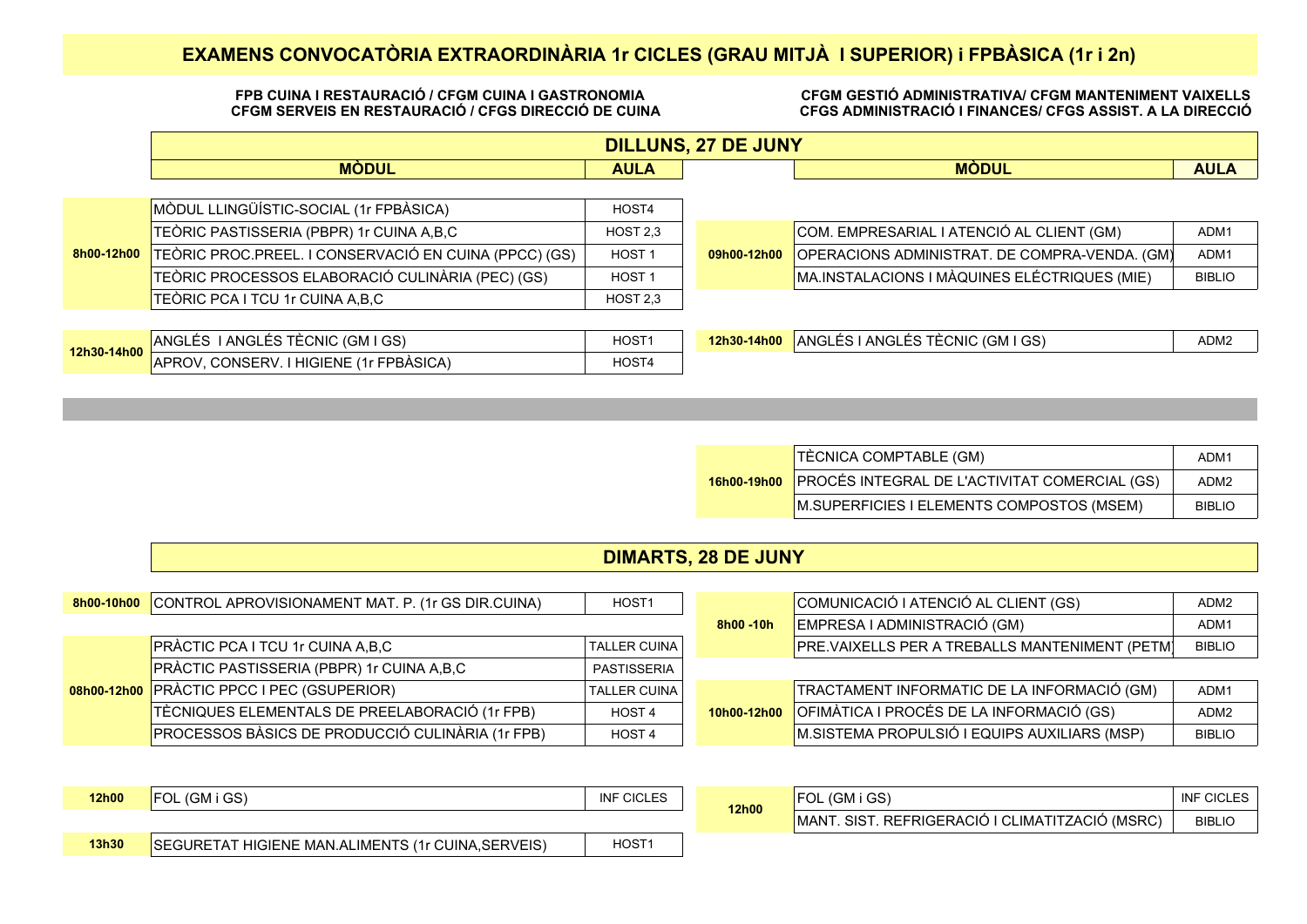# **EXAMENS EXTRAORDINÀRIS 2n CICLES GRAU MITJÀ 2021/22**



| MÒDUL                            | <b>DIA</b> | <b>GRUPS</b> | <b>HORA</b>           | <b>PROFESSORS/ES</b>    | <b>LLOC</b>       |
|----------------------------------|------------|--------------|-----------------------|-------------------------|-------------------|
| OFERTES GASTRONÓMIQUES (OGA)     | 27/06/22   |              | 12,00h                | <b>ESTELA PERAL</b>     | HOST <sub>1</sub> |
| PRODUCTES CULINARIS              | 27/06/22   | 2n CUINA A   | 16,00h: Teoricpràctic | <b>JORDI GEMAR</b>      | HOST <sub>1</sub> |
| POSTRES EN RESTAURACIÓ           | 28/06/22   |              | 8: Teóric 10: Pràctic | <b>ÁNGEL BERENGUER</b>  | HOST <sub>1</sub> |
| EMPRESA I INICIATIVA EMPRENEDORA | 28/06/22   |              | 13,00h                | <b>ARCADIO MARTÍNEZ</b> | HOST <sub>1</sub> |
|                                  |            |              |                       |                         |                   |
| OFERTES GASTRONÓMIQUES (OGA)     | 27/06/22   |              | 12,00h                | <b>ESTELA PERAL</b>     | HOST <sub>1</sub> |
| <b>PRODUCTES CULINARIS</b>       | 27/06/22   | 2n CUINA B   | 16,00h: Teoricpràctic | <b>JORDI GEMAR</b>      | HOST <sub>1</sub> |
| POSTRES EN RESTAURACIÓ           | 28/06/22   |              | 8:Teóric 10:Pràctic   | <b>TAMARA PUERTO</b>    | HOST <sub>1</sub> |
| EMPRESA I INICIATIVA EMPRENEDORA | 28/06/22   |              | 13,00h                | <b>ARCADIO MARTÍNEZ</b> | HOST <sub>1</sub> |